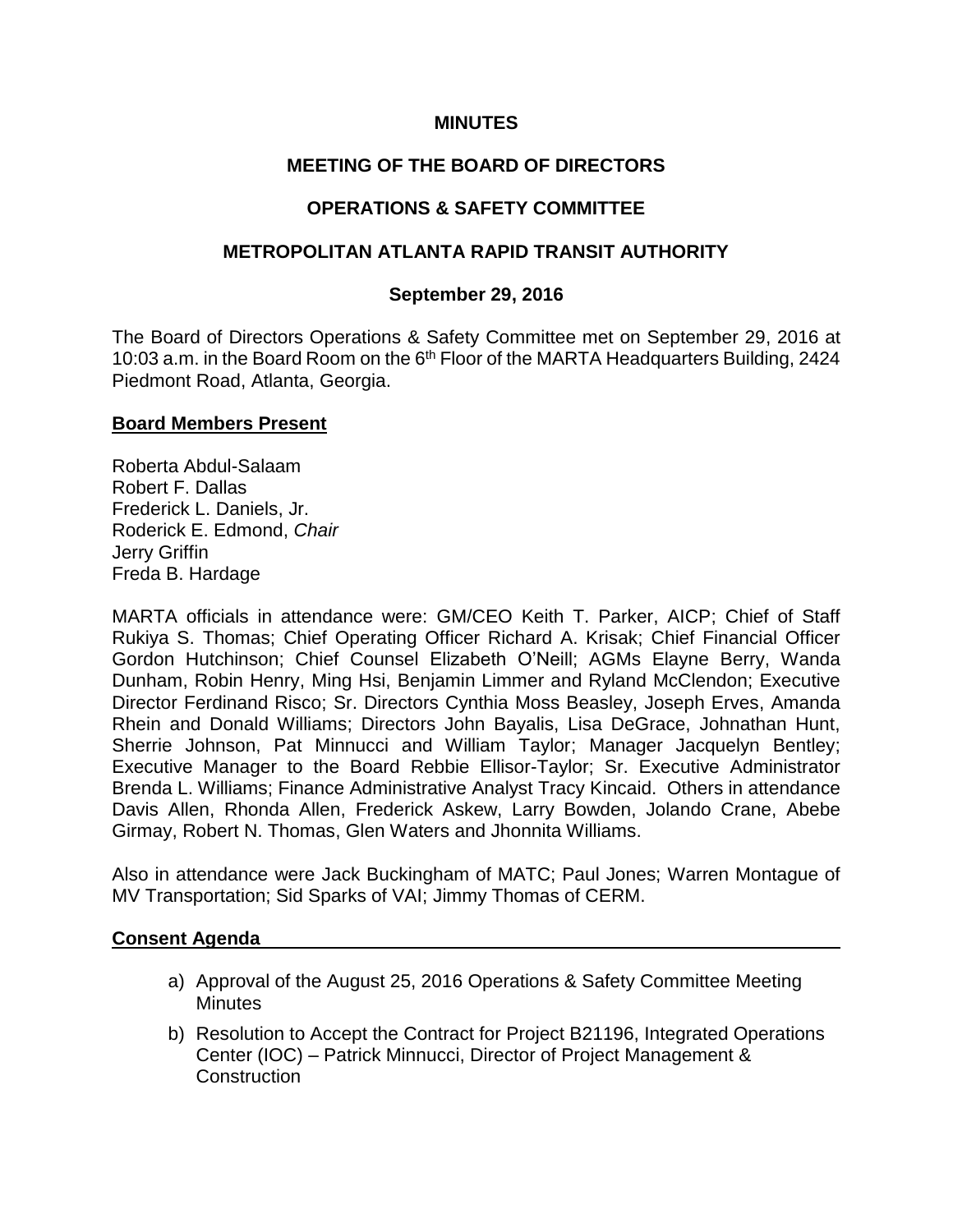c) Resolution Authorizing Award of a Contract for the Procurement of Extended Service Antifreeze, IFB B37757

On motion by Mr. Durrett seconded by Mrs. Hardage, the Consent Agenda was unanimously approved by a vote of 5 to 0, with 5 members present.

#### **Individual Agenda**

#### **Briefing – Results of the Public Hearings for December 2016 Service Modifications**

Mr. Bayalis briefed the Committee on the results of the Public Hearings held on September 19, 21 and 22 for the December 2016 Service Modifications.

#### *Public Hearing Locations*

- Monday, September 19, 2016
	- o Fulton County Assembly Hall 141 Pryor Street Atlanta, GA 30303
- Wednesday, September 21, 2016
	- o Maloof Auditorium DeKalb County 1300 Commerce Drive Decatur, GA 30030
- Thursday, September 22, 2016
	- o Clayton County Commission Office 112 Smith Street Jonesboro, GA 30236

#### *Advertisement*

- Atlanta Journal-Constitution (AJC)
- ACE III/Champion
- Clayton Daily News
- Crossroads and South DeKalb County Neighbor Newspapers
- Mundo Hispanico
- Social Media (Facebook, Twitter, MARTA website)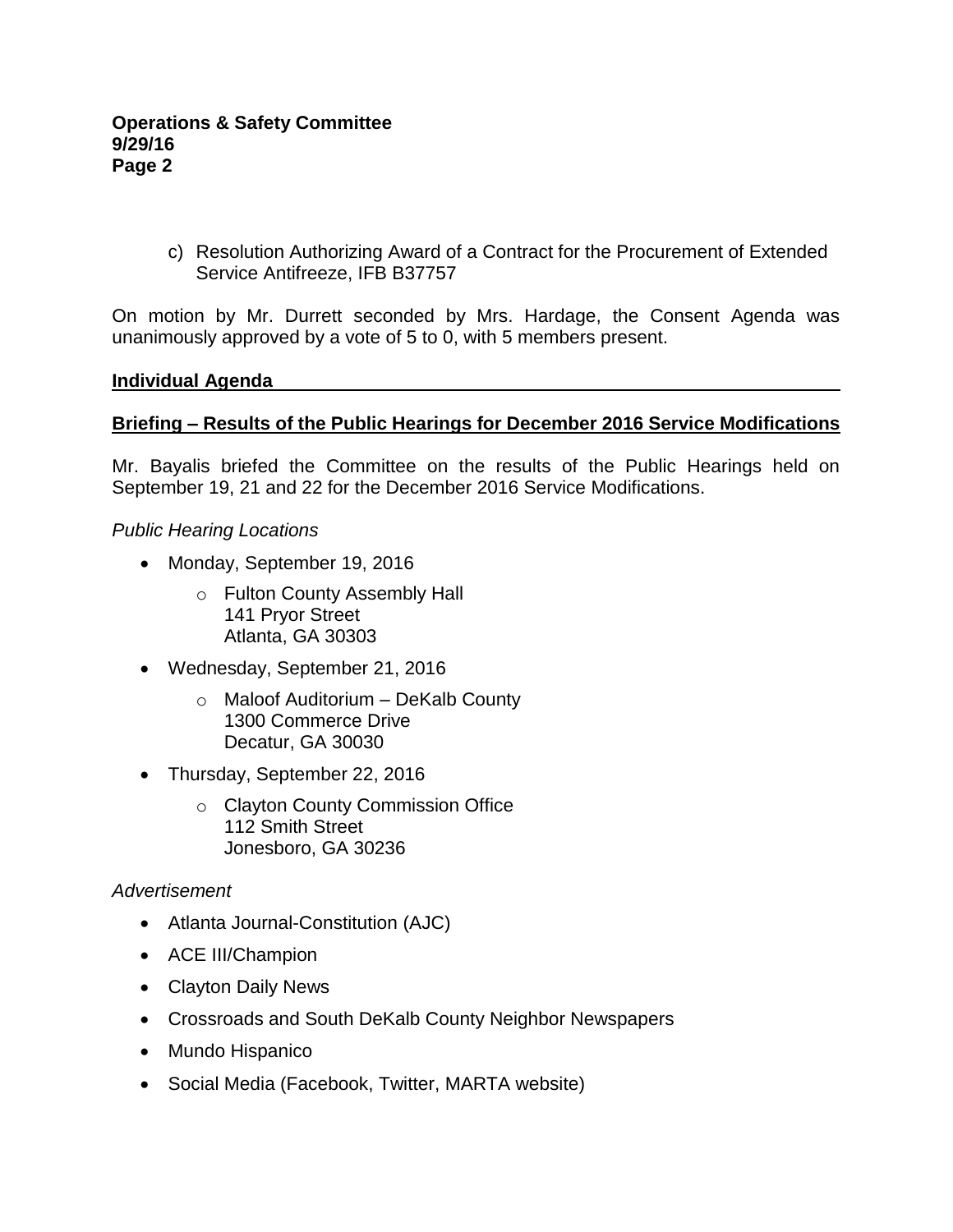- Clayton County Government Television
- Fulton County Government Television
- DeKalb County Government Television

# *Electronic Notice Distribution*

- Distributed to all 26 Neighborhood Planning Units (NPU) within the City of Atlanta
- Senior Centers (63)
- Email blast to Outreach Database and Government Affairs Database

# *Flyer Distribution – LEP Communities*

- Chinese Community Center
- Dinho Super Market
- Vietnamese Market Buford Highway
- Hong Kong Market Jimmy Carter Blvd.
- Super H-Mart Doraville/Peachtree Industrial Blvd. & I-285
- Happy Valley Restaurant Jimmy Carter Blvd.
- Buford Farmers Market Media Distribution Desk
- Asian American Resource Center Gwinnett
- Korean Community Center Buford Highway
- Ho Pin Market Media Table
- Atlanta Chinese Community Church
- Center for Pan Asian American Community Services

# *Public Hearing Attendance*

- Fulton County
	- $\circ$  Attendance 38
	- o Speakers 9
	- o Media 1
- DeKalb County
	- $\circ$  Attendance 78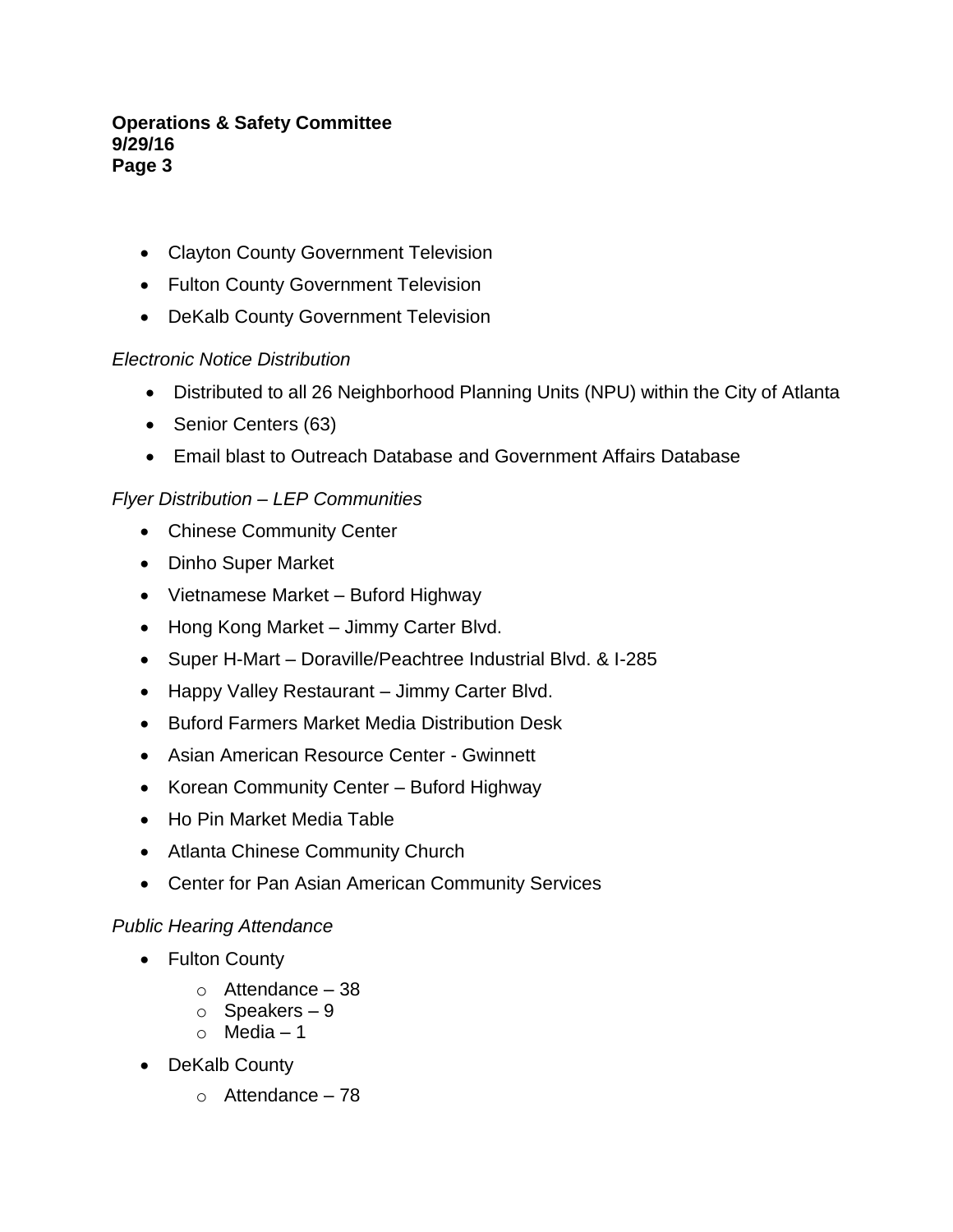- $\circ$  Speakers 36
- $\circ$  Media 0
- Clayton County
	- $\circ$  Attendance 21
	- $\circ$  Speakers 12
	- $\circ$  Media 1

## *Public Comments*

- Direct Phone Calls
	- o 3 in support of keeping Taylor Road service on Route 191
- $\bullet$  Fmails
	- o 4 in support of not changing Route 123
	- o 6 in support of not changing Routes 33, 30, 2 and 16
- Petitions
	- o 1 petition to restore Route 5 (1117 signatures)
	- o 2 petitions to keep Taylor Road on Route 191 (26 signatures)
- Letters
	- o 2 in support of keeping Taylor Road on Route 191
	- o 1 in support of not changing Route 33
	- o 1 concerning safety issues
- Public Hearing Comments
	- o 17 written
	- o 57 speakers

## *Social Media Overview*

- Facebook, YouTube and Twitter 892 views
	- o Spanish video reached 245 people on Facebook; 0 shares; "Liked" by 2
	- o English video reached 647 people on Facebook; 2 shares; "Liked" by 20
- MARTA website 624 views

# *Comments during Public Hearing*

- Clayton County
	- o Support to keep Taylor Road segment of Route 191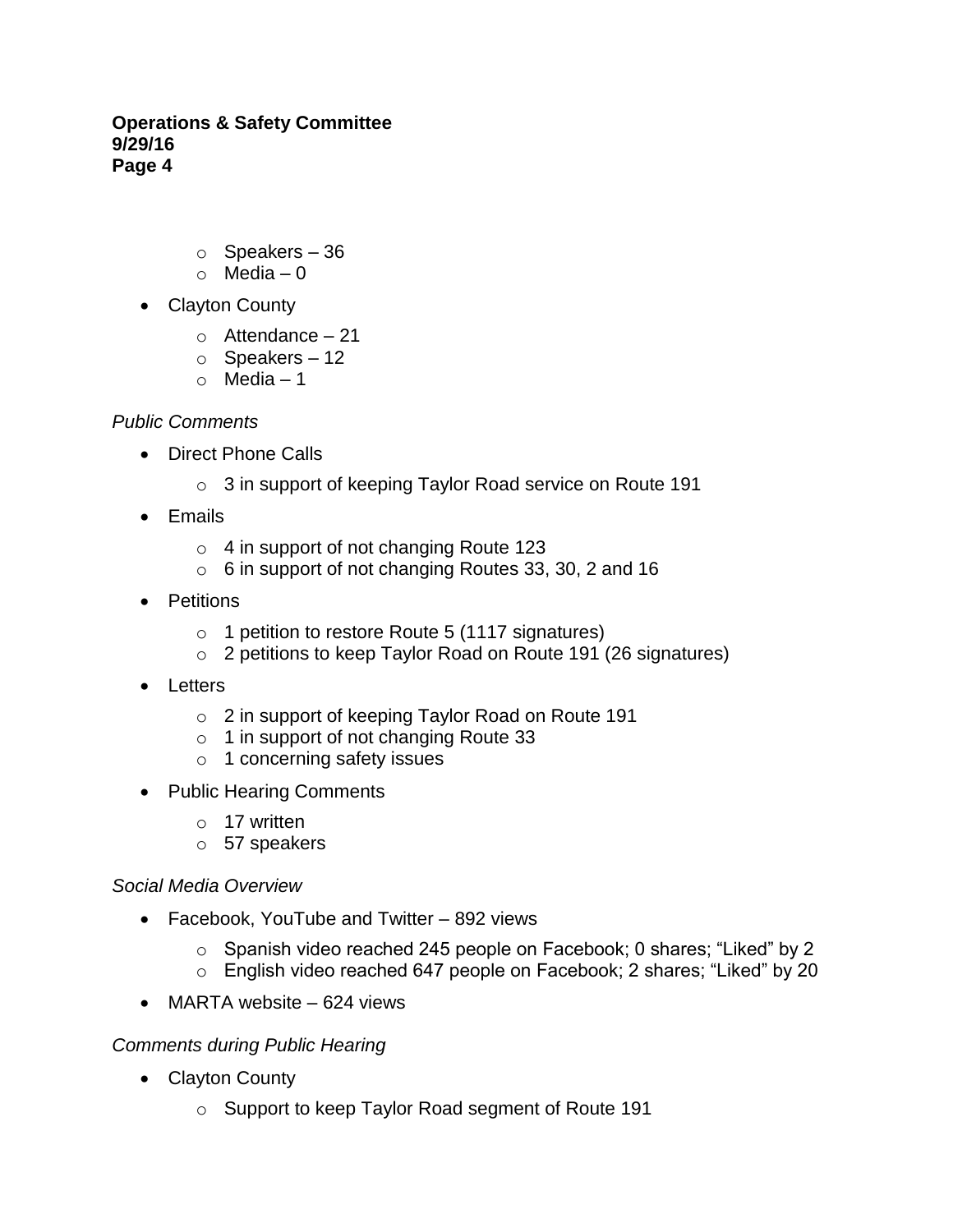- o Bus stops removal from in front of homes on Taylor Road
- o Better bus stop placement and maintenance
- Fulton County/City of Atlanta
	- o Oppose the termination of Route 33
- DeKalb County
	- o Large support to keep Route 123 as is, concerns about Seniors walking without sidewalks and up/down hills
	- o Received 1,117 petition signatures to restore Route 15 to DeKalb County Board of Health

Dr. Edmond asked has MARTA embraced the Public Comments.

Mrs. McClendon said any comments, petitions, etcetera are referred to Planning.

Dr. Edmond said many young women depend on MARTA to get to the DeKalb Board of Health for prenatal care. That service is very important.

Mr. Daniels commended staff on the various methods used to engage the public and ensure that people had a voice in this process.

## **Resolution Authorizing the Service Modifications for the December 10, 2016 Mark-Up on Routes 2, 16, 33, 34, 47, 67, 102, 123, 165 And 191**

Mr. Williams and Mrs. Crane presented this resolution for Board of Directors' approval authorizing the service modifications for the December 10, 2016 mark-up on routes 2, 16, 33, 34, 47, 67, 102, 123, 165 and 191.

*Route 2 – Ponce de Leon/Decatur:*

- Realigned to operate from North Avenue Station to East Lake Station, which will be the new terminus on all service days
- Segments east of East Lake Road along Ponce de Leon Avenue, W. Ponce de Leon Avenue, and Commerce Drive into Decatur Station will be discontinued due to underutilization and one of the recommendations from the Comprehensive Operations Analysis (COA)
- Additionally, the route will be realigned to assume the segment along Ponce de Leon Avenue between Boulevard and North Avenue Station currently served by Route 102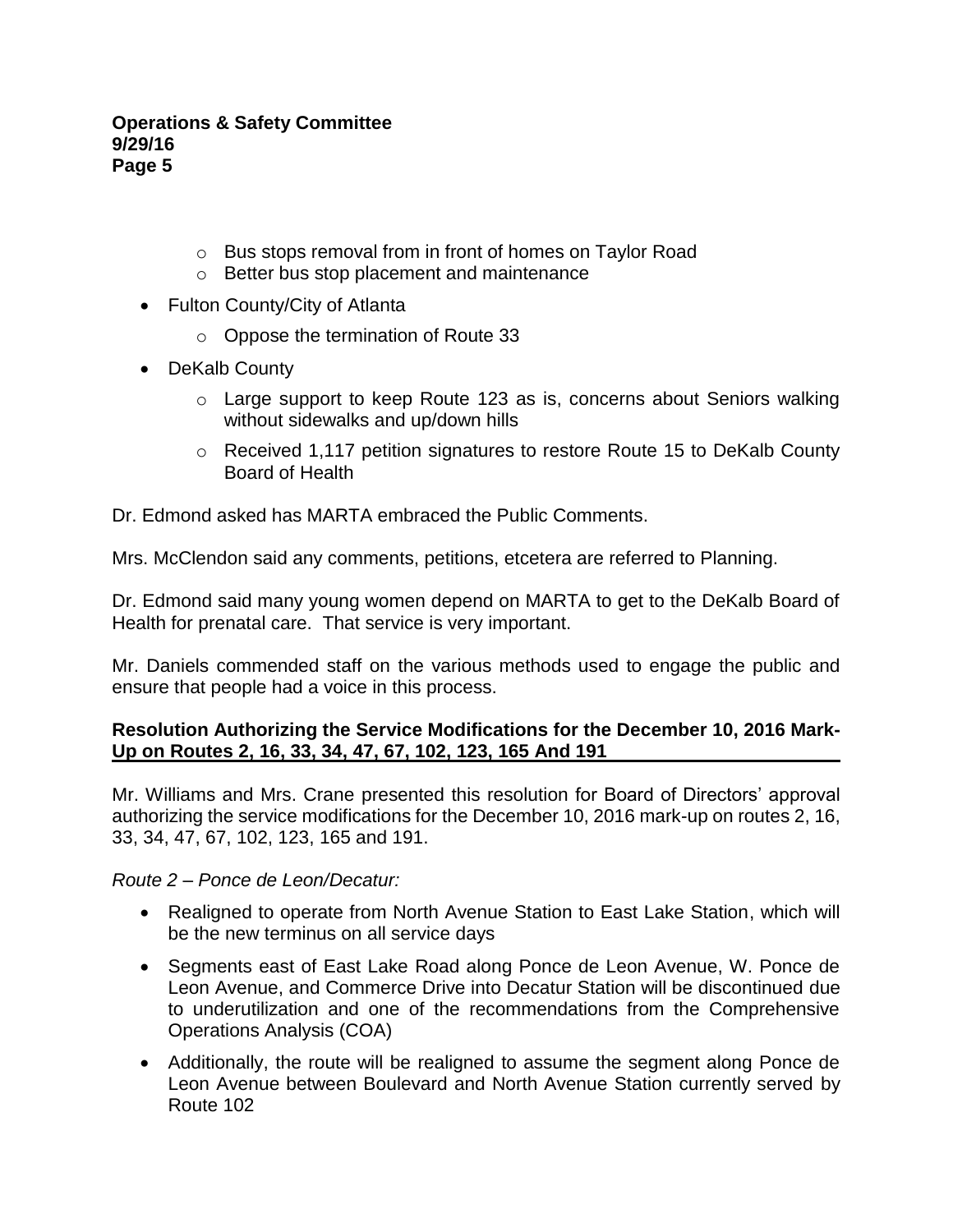• It is expected these modifications will improve schedule adherence, streamline service, tailor to demand, and maintain the integrity of Ponce de Leon Avenue service with one route

## *Route 16 – Noble:*

- Extend route to Lindbergh Center Station
- Route 16 will maintain current routing to Briarcliff Road and Sheridan Road then continue to Briarcliff Road, North Druid Hills Road, Executive Park Drive to Executive Park South assume the Executive Park South, Chantilly Road, and Lenox Road to Buford Highway segments of Route 33-Briarcliff Road/Lenox
- Route 16 will then operate via Buford Highway and Sidney Marcus Boulevard into Lindbergh Center Station on all service days
- It is expected this modification will improve rail connectivity, improve schedule adherence and streamline services
- Segment along Executive Park Drive between Executive Park South and Sheridan Road and Sheridan Road will be discontinued

## *Route 33 – Briarcliff Road/Lenox:*

- Discontinue route with productive segments assumed by modifications to Route 16 *–* Noble, and Route 47 *–* I-85 Access Road/Briarwood Road
- Segments along Lenox Road between Buford Highway and Lenox Station, Executive Park Drive between Executive Park South and Sheridan Road Sheridan Road, and I-85 Access Road between Shallowford Road and Dresden drive will be discontinued

## *Route 34 – Second Avenue/Gresham Road/Clifton Springs:*

- Realigned to operate via Oakview Road and East Lake Drive in route to East Lake **Station**
- Modification will allow stops within the productive area of Route 123 to be maintained
- Segment along 2<sup>nd</sup> Avenue between Oakview Drive and East Lake Drive will be discontinued.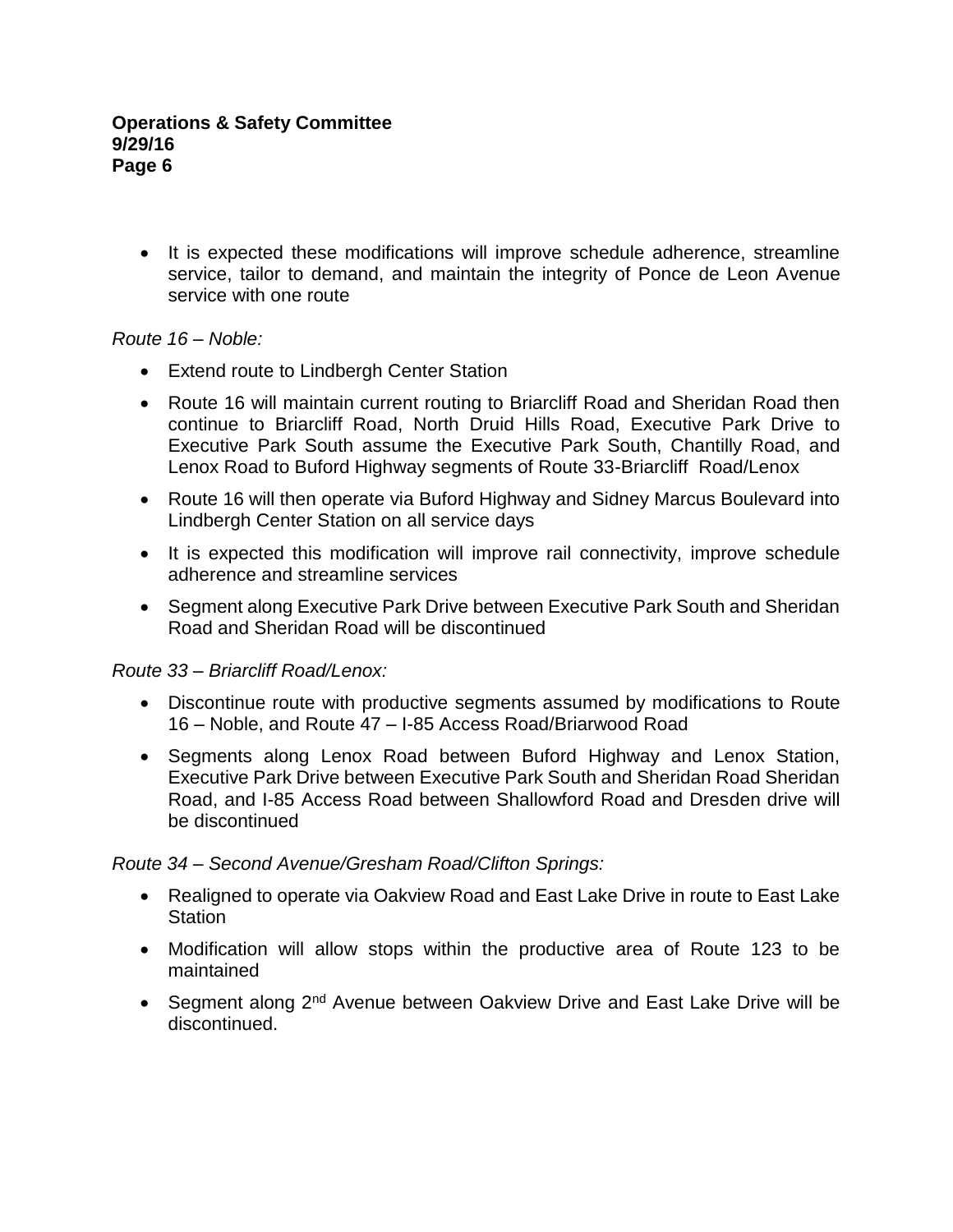## *Route 47 – I-85 Access Road/Briarwood Road:*

- It is proposed this route be realigned to assume productive segments of Route 33-Briarcliff Road/Lenox
- Route 47 will maintain current routing to I-85 Access Road and Shallowford Road then continue I-85 Access Road to Chamblee Tucker Road, and Chamblee Tucker
- Road to Chamblee Dunwoody Road currently operated by Route 33 and continue current routing along Chamblee Dunwoody Road into Chamblee Station
- Outbound from Chamblee Station, Route 47 will operate via Dresden Drive and Shallowford Road to I-85 Access Road for routing to Brookhaven/Oglethorpe **Station**
- Segment along Shallowford Road between Dresden Drive and Chamblee Tucker Road will be discontinued

## *Route 67 – West End/Dixie Hills:*

- It is proposed the Dixie Hills segment of this route be realigned to improve transit accessibility to Verbena Place neighborhood in response to a request received from Atlanta Habitat for Humanity on behalf of residents
- Realignment will operate via Sewanee Avenue, and Verbena Circle.

## *Route 102 – Ponce de Leon Avenue/Candler Park:*

- Realigned to assume the North Avenue to Boulevard segment currently operated by Route 2
- Segment along Ponce de Leon Avenue between Boulevard and North Avenue Station will be assumed by modifications to Route 2 *–* Ponce de Leon Avenue/Decatur
- This modification will maintain connectivity between North Avenue and Edgewood/Candler Park Stations

## *Route 123 – North DeKalb Mall/Belvedere:*

- Extend route to East Lake Station
- Route 123 will maintain current routing to Decatur Station then continue Commerce Drive, W. Howard Avenue, Paden Circle, East Lake Road and Park Place to East Lake Station
- Decatur Station will be served via Commerce Drive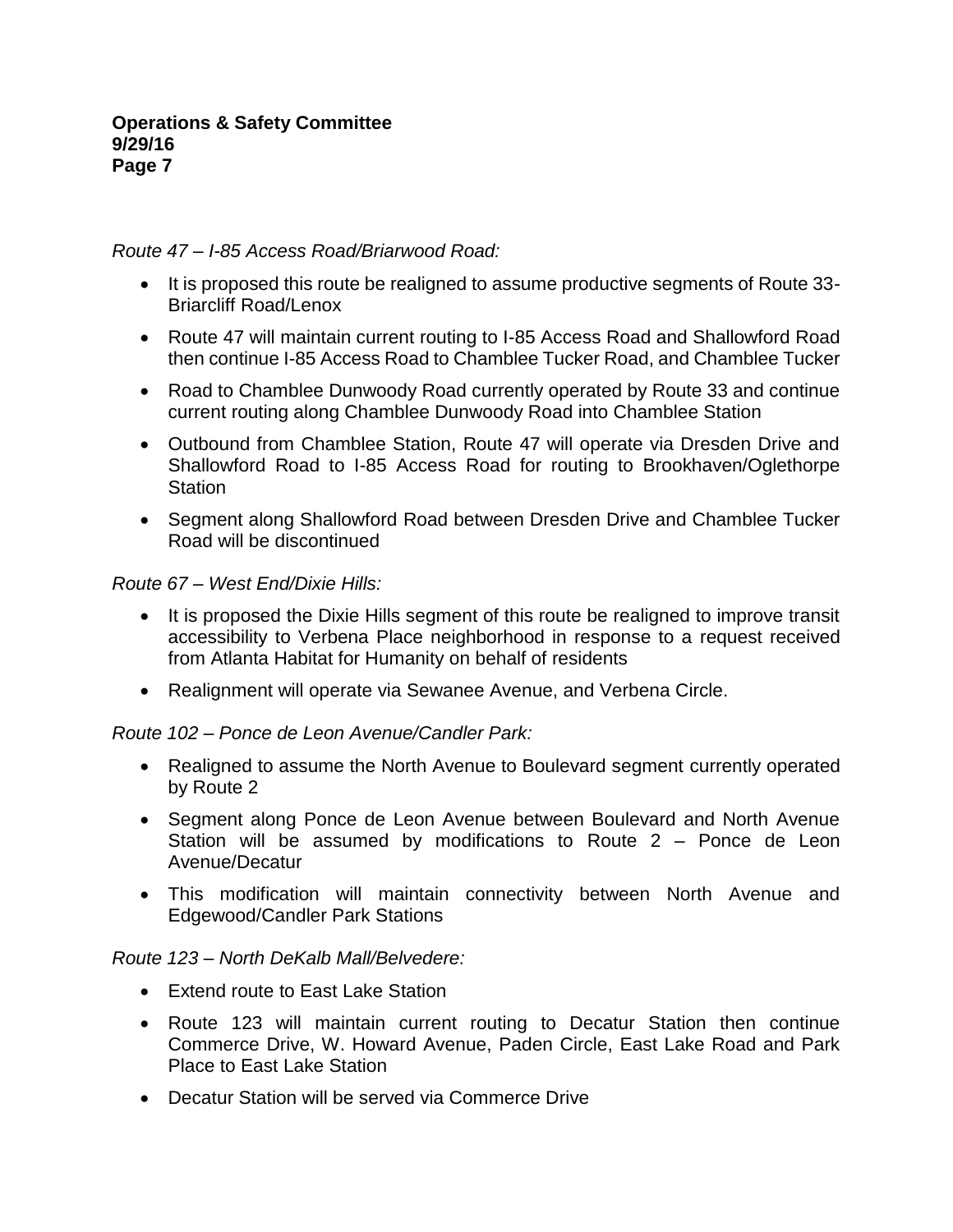- It is expected this modification will improve rail connectivity, improve schedule adherence, streamline service, and tailor service to demand
- Segments along North and South McDonough Streets, W. Hill Street, East Lake Drive, Hosea Williams Drive, S. Candler Street, Midway Road, Carter Road, Fairlee Drive, Rupert Road, Belvedere Lane, San Gabriel Avenue, White Oak Drive, and Line Street will be discontinued due to underutilization

## *Route 165 – Fairburn Road/Barge Road Park & Ride:*

- Implement a weekday peak-period short turn pattern between HE Holmes Station and Cascade Road
- Morning trips will operate Northbound from Cascade Road to HE Holmes station
- Afternoon trips will operate Southbound from HE Holmes Station to Cascade Road
- The short turn pattern will operate every other trip during the peak hours with the remaining trips serving the full length of the route
- It is expected this proposed modification will improve schedule adherence and tailor service to demand

## *Route 191 – Justice Center/S.R. 85-Riverdale Road/Maynard H Jackson Jr. International Terminal:*

- Reinstate service along Flint River Road between Tara Blvd. and Taylor Road and GA 138 between Taylor Road and S.R. 85 based on input from Clayton County regarding future development along the corridor
- Service along Taylor Road will be discontinued based on initial feedback from a member of the community

## *Mobility:*

 Adjust complementary ADA service to reflect the modified route alignments to comply with the Americans with Disabilities Act of 1990

Mr. Daniels said Public Hearing attendees were very passionate; hopefully this will show them that MARTA listened and made decisions on behalf of both parties.

Mr. Griffin commended staff on being responsive to the public.

Mr. Parker said if the referendum is passed on November  $8<sup>th</sup>$ , MARTA can began the COA implementation.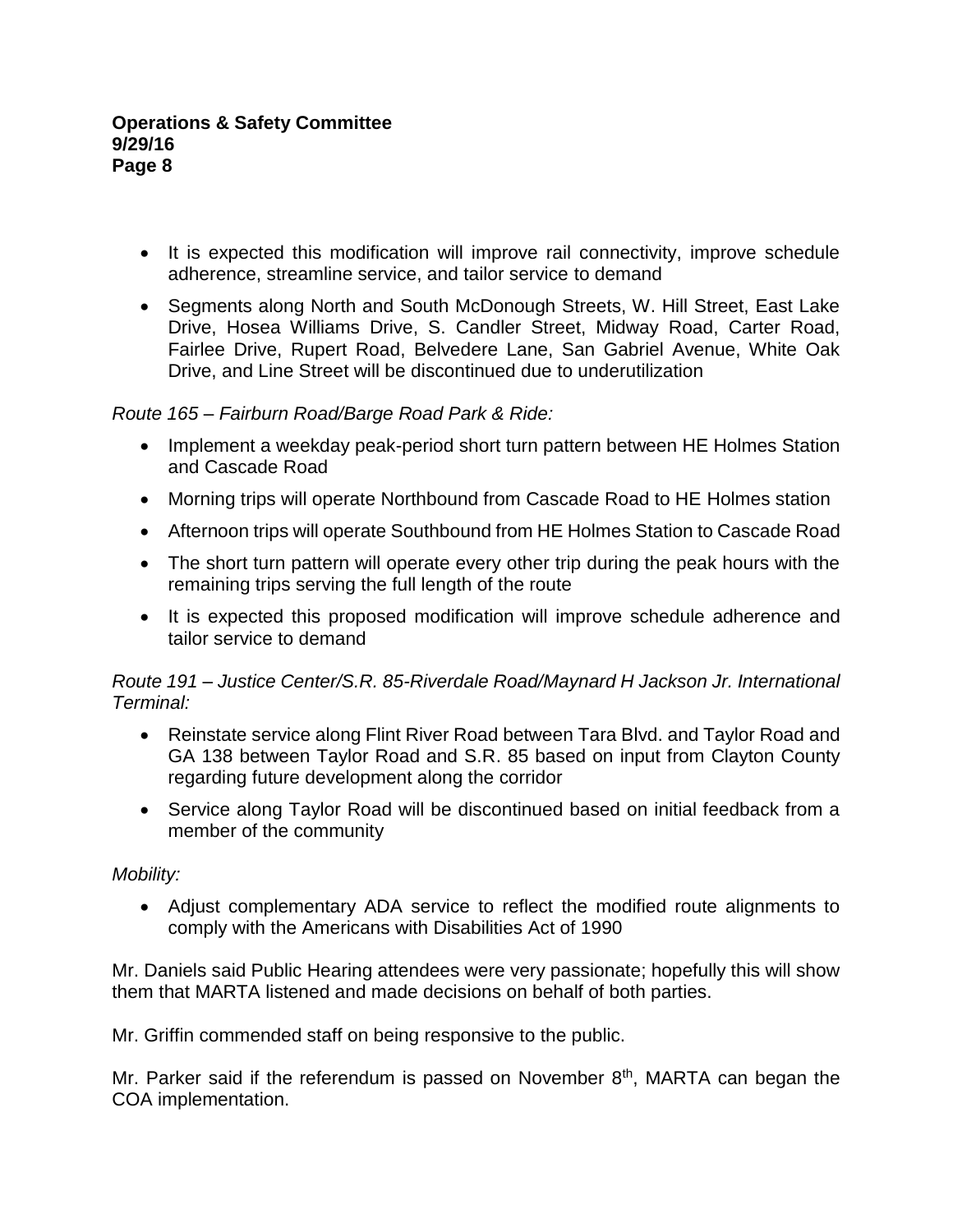Mr. Daniels said it represents a great opportunity.

On motion by Mr. Daniels seconded by Mrs. Hardage, the resolution was unanimously approved by a vote of 5 to 0, with 5 members present.

## **Resolution Authorizing the Approval of the Fiscal Year 2017 Bus, Rail and Mobility Service Standards**

Mr. Williams presented this resolution for Board of Directors' approval authorizing the Fiscal Year 2017 Bus, Rail and Mobility Service Standards. *Summary of Modifications to FY 2017 Service Standards*

- Modifications were made to the Service Standards to improve the service offered to the customer and to clarify and add language that has evolved over the past year
- Update population statistics under Metropolitan Atlanta Service Area
- Update service area route miles, current number of routes, fleet information, and average weekday boarding's under Overview
- Wording change to "Lindbergh Center" under Headway by Period
- Wording change to "Green Line" under Rail Load Factor
- Wording change to "suspension" under Span of Service Hours
- Evening category split into two time periods
	- $\circ$  Evenings 7:00p.m.  $-$  9:00p.m.
		- o Late night after 9:00p.m.
- Wording change to "where practical" under Headway by Period
- Addition of 30 foot vehicles and associated maximum load factors under Bus Load Factors
- Added wording "concurrent with each mark-up" following triannual basis under Route Productivity
- Punctuation corrections-semi-colons to commas
- Update and clarification of Bus Stop Spacing information
- Evening category split into two time periods
	- $\circ$  Evenings 7:00p.m.  $-9:00$ p.m.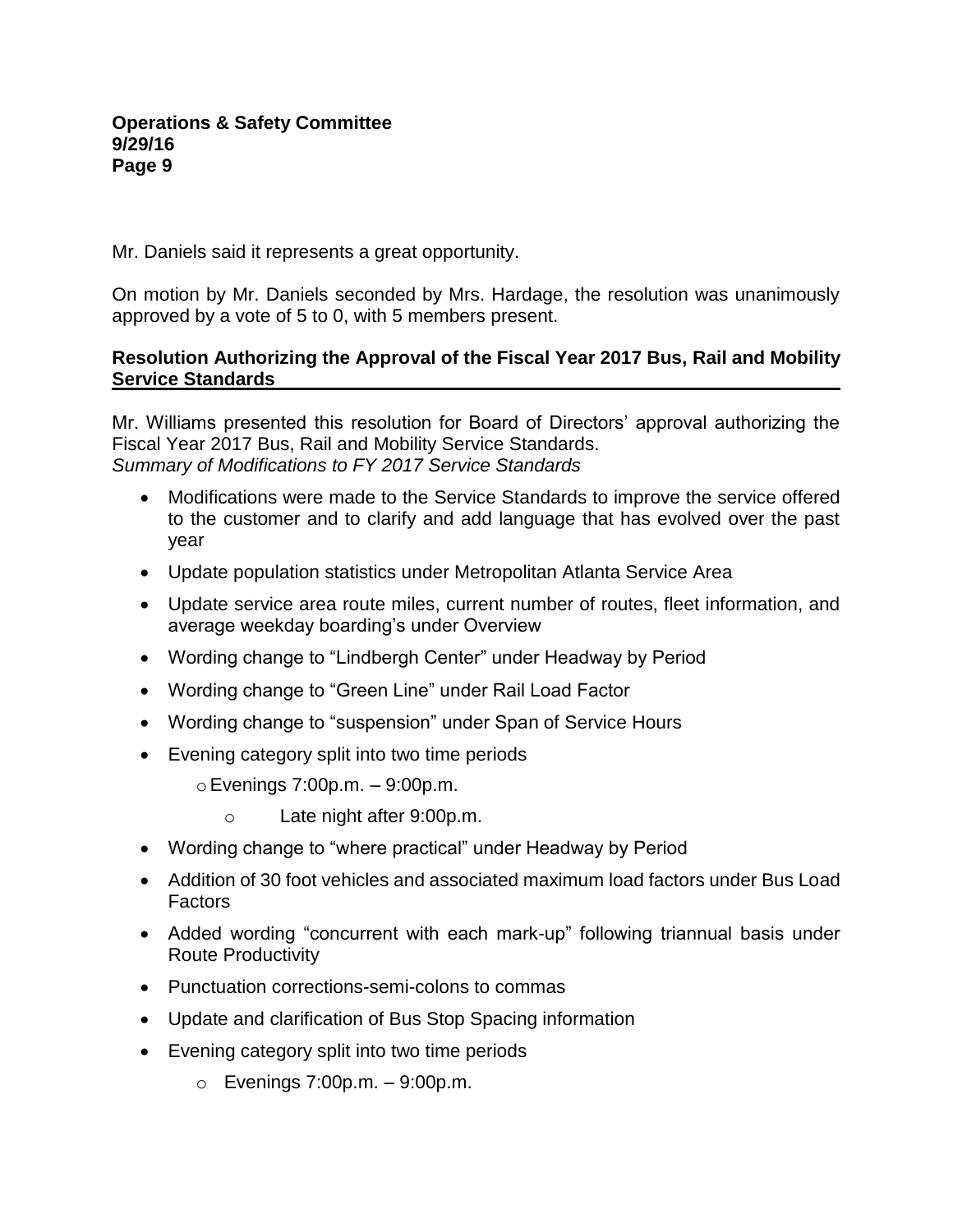- o Late night after 9:00p.m.
- Update percentage from 78% to 78.5% under Bus Route Test to correspond with KPI percentages

Mr. Daniels said the OTP increase is not impressive given the new fleet and technologies. People gravitate towards rail because it is faster.

Mr. Williams said the goal is to continue to improve OTP. There are a number of internal and external factors affecting it.

Mr. Daniels asked what is MARTA looking at long-term.

Mr. Krisak said presently only half of the fleet has been replaced. The remaining will take up to five years to be replace. MARTA has seen fairly good improvement, route by route. Some of the OTP issues have to do with low performance, whereas some routes perform in the 80s. In cities such as Houston, buses run on freeways and HOV lanes. MARTA is more of an urban system. Given the nature of its service, staff does not foresee MARTA being able to reach targets of 90% or more.

Mr. Daniels said he would like to see a long-term strategy that speaks to raising OTP and the challenges associated with it.

Mr. Krisak said staff will work on bringing that information to the Board.

On motion by Mr. Daniels seconded by Mrs. Hardage, the resolution was unanimously approved by a vote of 5 to 0, with 5 members present.

## **Safety Briefing – Comprehensive Safety Overview**

Mrs. Berry presented a comprehensive overview of MARTA's Department of Safety & Quality Assurance.

*Safety vs. Security*

- Safety freedom from harm, resulting from unintentional acts or circumstances
	- $\circ$  Goal of Safety to provide the highest level of safety that is practical
- Security freedom from harm, resulting from intentional acts or circumstances
	- $\circ$  Goal of Security to reduce the rate of crime and the fear of crime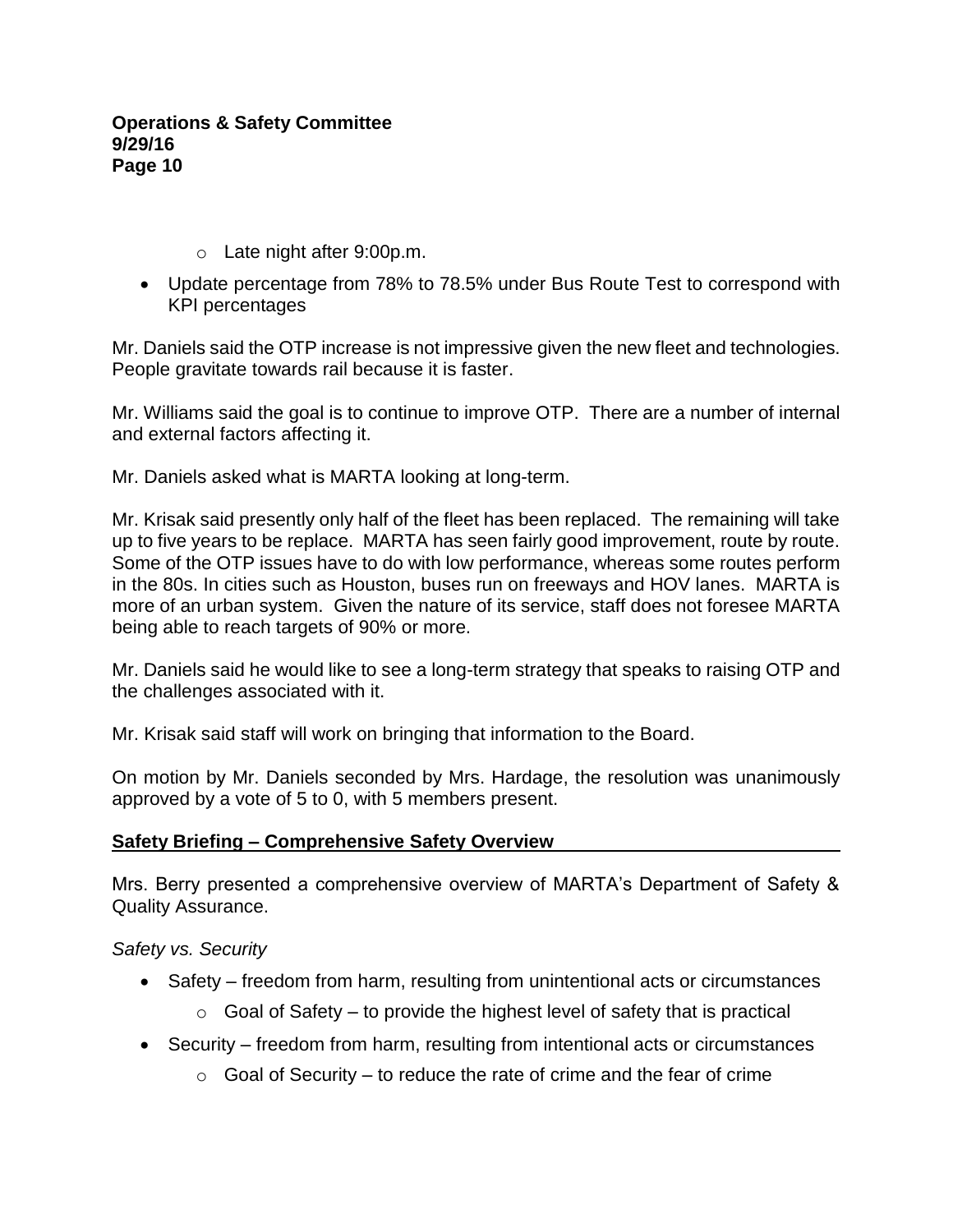## *The SMS Foundation*

- Moving Ahead for Progress in the 21st Century Act (MAP-21)
- FTA adopted SMS on September 12, 2016 as the basis for the initiatives that FTA will undertake to improve the safety of public transportation

## *The Four Components of SMS*

- Safety Management Policy serves as the rules of the game
- Safety Risk Management the process to identify the bad things that can happen
- Safety Assurance ensures the initial mitigation of consequences are implemented
- Safety Promotion emphasizes communication and training to support SMS

## *The 365-Day Foundational Plan*

- FY 2017 Performance Plan
- In alignment with the Board approved and mandated FY 2017 Goals and **Objectives**
- In alignment with the GM/CEO Vision
- In alignment with the FTA Regulatory Requirements

## *Senior Management Policy*

- GM/CEO Safety Committee meets quarterly
- Operations & Safety Committee meets monthly
- Safety 1<sup>st</sup> Authority-Wide Program
- Environmental Management System (EMS)
- Capital Improvement Projects/SOGR
- Safety Education: Hazard Identification and Mitigation
- KPI Overview at EMT level

## *Safety Management Policy*

- FY 2011 Organizational Structure for Safety
	- o Reactive Safety Culture
	- $\circ$  Vacancy Rate 20.4%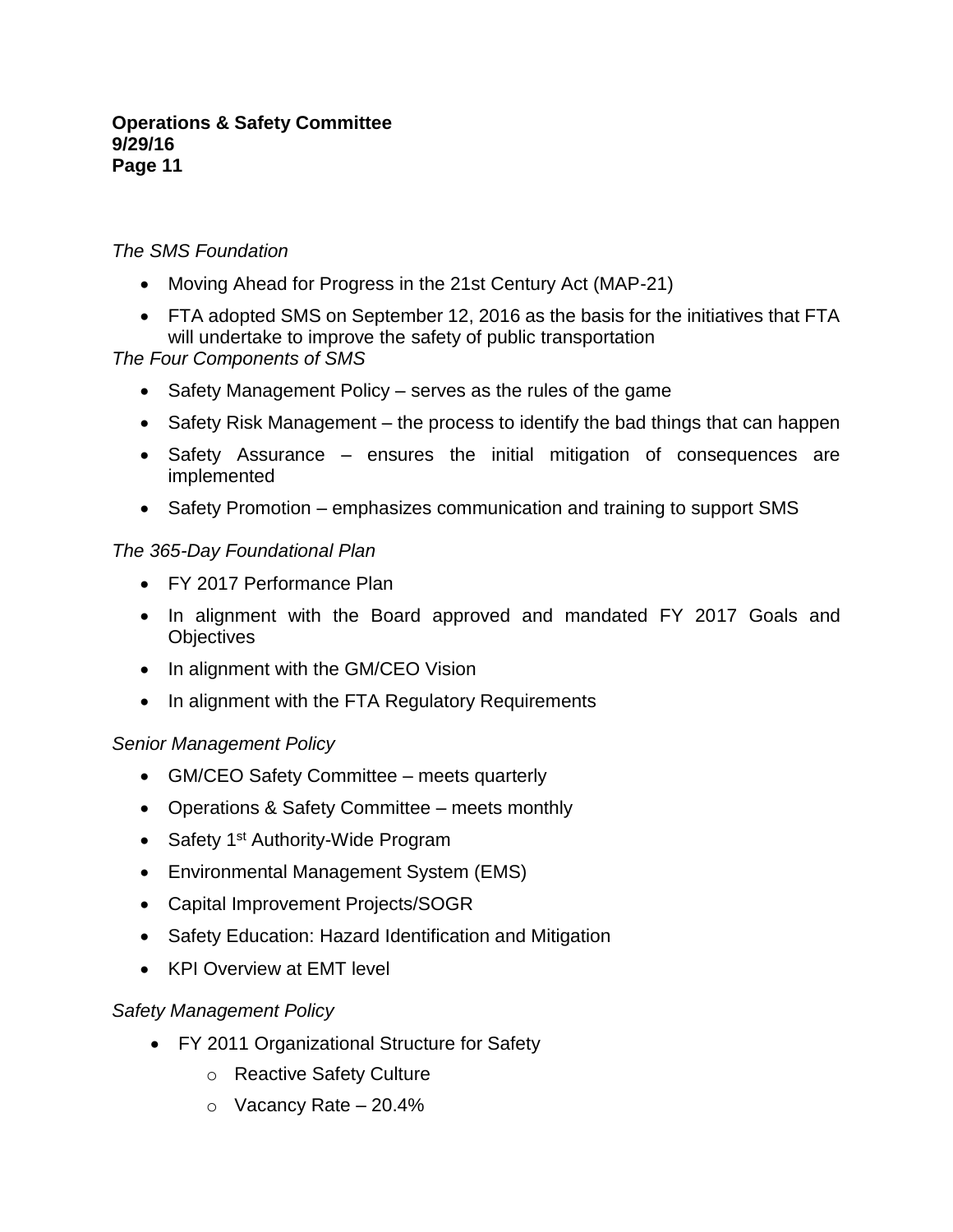- o Number of Employees' Lost Time Injuries 280
- FY 2016 Organizational Structure for Safety
	- o Proactive/Preventative Safety Culture
	- $\circ$  Vacancy Rate 7.0%
	- o Number of Employees' Lost Time Injuries 193

# *Safety Risk Management*

- Partnerships with Operations
	- o Developing Facility Report cards
	- o Driver Education and Retraining
	- o Route Hazard Analysis
	- o Process Audits
- Partnership with HR and Training
	- o Smith System Defensive Driving
- Partnership with Police Services
	- o Emergency Preparedness Drills
- Consistent communication with GDOT/SSO
	- o Quarterly Hazard Meetings
	- o 3-Year System Audit
- Fire Drills
- Internal Safety Audits

# *Safety Assurance*

- Engineering Controls
	- o System Safety Certification
	- o Test Verification and Validation
	- o Safety Equipment and Devices
- Administrative Controls (or Work Practice Controls)
	- o Written Safety Policies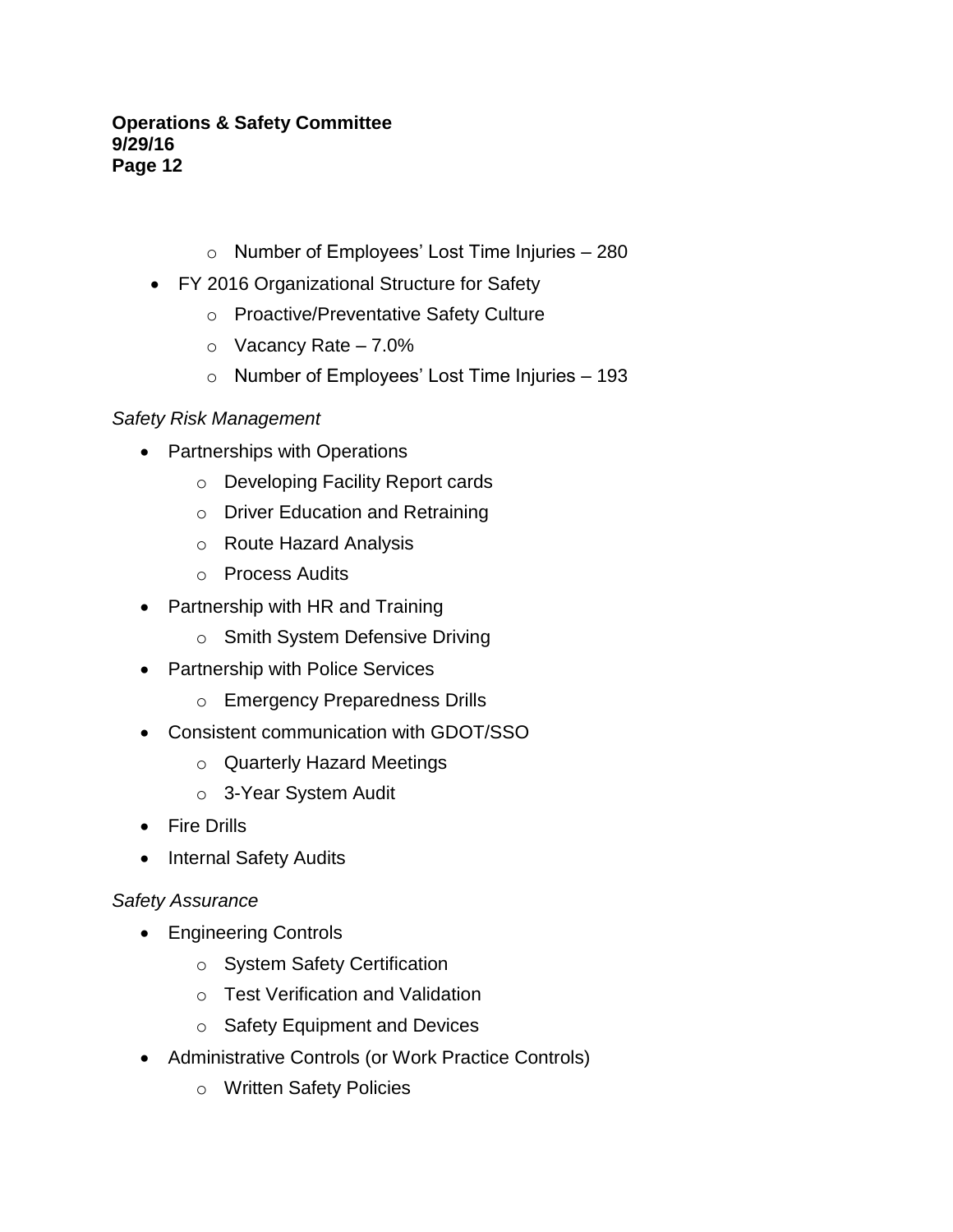- o Standard Operating Procedures
- o Worker Protection Programs
- Safety Training

## *Safety Promotion*

- Education and Promotion
- Safety Blitzes
- Shop Safety Meetings
- Bus Operator Training: New Operator and Smith System (Defensive Driving)
- Safety Sharing with Transit Authorities
- Bus Pre-Trip Inspections
- Pollution Prevention, Spill Response and Regulated Waste Education
- 10-Point Bus Ride-Observations
- 10-Point Rail Ride-Observations
- Authority-Wide Safety Campaigns

Mr. Daniels commended staff on the Safety & Quality Assurance initiatives presented. He asked about the status of MARTA's efforts to secure bus simulators for training.

Mr. Krisak said MARTA found a company after an extensive search. Unfortunately, the parent company is no longer selling the product. Now staff is looking for an alternative.

Mr. Dallas said there should be a more comprehensive focus on prevention with other jurisdictions to stop pedestrian injuries.

Mr. Parker agreed. MARTA will share its information with other jurisdictions.

Mr. Daniels commented on the New Jersey transit accident. He said that Safety is very important and this presentation is very timely.

Mrs. Abdul-Salaam said many of the comments received during the Clayton County Public Hearing centered on safety. Some patrons commented that there is little to no room from the street at bus stops and low lighting at night. She asked how can MARTA work with the jurisdiction to resolve these issues.